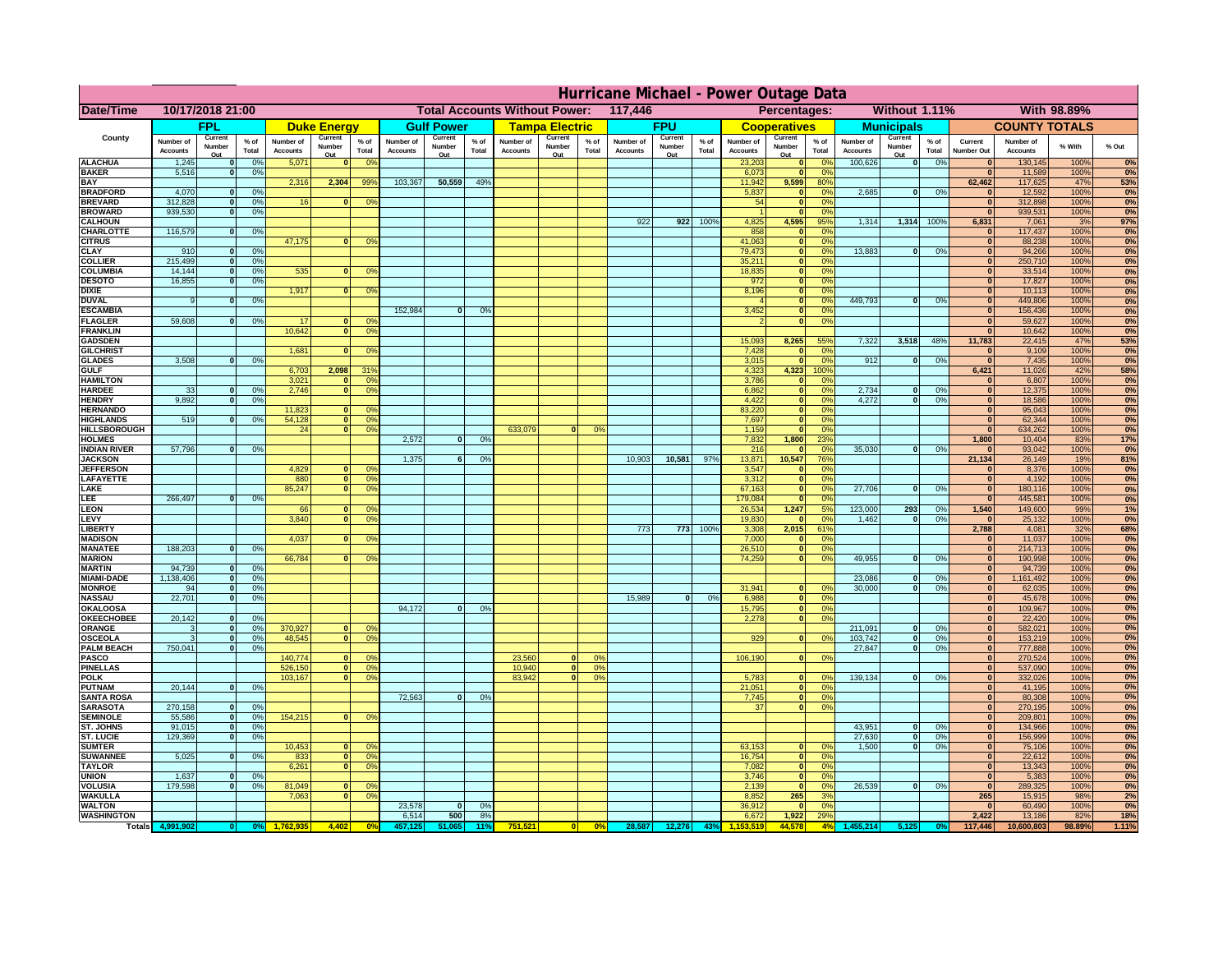# 10/17/2018 9:00 PM Hurricane Michael

| <b>Power Provider</b>                   | <b>County</b>       | <b>Number of Customers</b> | <b>Current Number Out</b> | <b>Outage Percentage</b> | <b>Estimated Restore Time</b> |
|-----------------------------------------|---------------------|----------------------------|---------------------------|--------------------------|-------------------------------|
|                                         |                     |                            |                           |                          |                               |
| <b>Gulf Power Company</b>               | BAY                 | 103,367                    | 50,559                    | 48.91%                   | >5 days                       |
| Florida Public Utilities Corporation    | <b>JACKSON</b>      | 10,903                     | 10,581                    | 97.05%                   | >5 days                       |
| West Florida Electric Cooperative, Inc. | <b>JACKSON</b>      | 13,824                     | 10,500                    | 75.95%                   | >5 days                       |
| Gulf Coast Electric Cooperative, Inc.   | BAY                 | 11,942                     | 9,599                     | 80.38%                   | >5 days                       |
| Talquin Electric Cooperative, Inc.      | GADSDEN             | 15,093                     | 8,265                     | 54.76%                   | 72                            |
| Gulf Coast Electric Cooperative, Inc.   | <b>GULF</b>         | 4,323                      | 4,323                     | 100.00%                  | >5 days                       |
| City of Quincy                          | <b>GADSDEN</b>      | 4,768                      | 2,896                     | 60.74%                   | >5 days                       |
|                                         |                     |                            |                           |                          |                               |
| West Florida Electric Cooperative, Inc. | CALHOUN             | 2,977                      | 2,752                     | 92.44%                   | >5 days                       |
| <b>Duke Energy</b>                      | BAY                 | 2,316                      | 2,304                     | 99.48%                   | <b>TBD</b>                    |
| Duke Energy                             | <b>GULF</b>         | 6,703                      | 2,098                     | 31.30%                   | 48                            |
| Talquin Electric Cooperative, Inc.      | <b>LIBERTY</b>      | 3,308                      | 2,015                     | 60.91%                   | >5 days                       |
| Gulf Coast Electric Cooperative, Inc.   | CALHOUN             | 1,848                      | 1,843                     | 99.73%                   | >5 days                       |
| West Florida Electric Cooperative, Inc. | <b>HOLMES</b>       | 7,539                      | 1,800                     | 23.88%                   | >5 days                       |
| City of Blountstown                     | CALHOUN             | 1,314                      | 1,314                     | 100.00%                  | >5 days                       |
|                                         |                     |                            |                           |                          |                               |
| Talquin Electric Cooperative, Inc.      | <b>LEON</b>         | 26,534                     | 1,247                     | 4.70%                    | 48                            |
| West Florida Electric Cooperative, Inc. | WASHINGTON          | 4,235                      | 1,130                     | 26.68%                   | >5 days                       |
| Florida Public Utilities Corporation    | <b>CALHOUN</b>      | 922                        | 922                       | 100.00%                  | >5 days                       |
| Gulf Coast Electric Cooperative, Inc.   | WASHINGTON          | 2,437                      | 792                       | 32.50%                   | >5 days                       |
| Florida Public Utilities Corporation    | <b>LIBERTY</b>      | 773                        | 773                       | 100.00%                  | >5 days                       |
| Chattahoochee Electric                  | GADSDEN             | 1,163                      | 622                       | 53.48%                   | >5 days                       |
| <b>Gulf Power Company</b>               | <b>WASHINGTON</b>   | 6,514                      | 500                       | 7.68%                    | $24$                          |
|                                         |                     |                            |                           |                          |                               |
| City of Tallahassee                     | LEON                | 123,000                    | 293                       | 0.24%                    | 48                            |
| Talquin Electric Cooperative, Inc.      | <b>WAKULLA</b>      | 8,852                      | 265                       | 2.99%                    | 24                            |
| Gulf Coast Electric Cooperative, Inc.   | <b>JACKSON</b>      | 47                         | 47                        | 100.00%                  | >5 days                       |
| <b>Gulf Power Company</b>               | <b>JACKSON</b>      | 1,375                      | 6                         | 0.44%                    | $<24$                         |
| Central Florida Electric Cooperative    | <b>ALACHUA</b>      | 875                        | $\mathbf 0$               | 0.00%                    | TBD                           |
| Central Florida Electric Cooperative    | <b>DIXIE</b>        | 7,595                      | $\mathbf 0$               | 0.00%                    | <b>TBD</b>                    |
| Central Florida Electric Cooperative    | <b>GILCHRIST</b>    | 7,424                      | 0                         | 0.00%                    | Restored                      |
|                                         |                     |                            |                           |                          |                               |
| Central Florida Electric Cooperative    | LAFAYETTE           | 9                          | $\mathbf 0$               | 0.00%                    | <b>TBD</b>                    |
| Central Florida Electric Cooperative    | LEVY                | 17,513                     | 0                         | 0.00%                    | Restored                      |
| Central Florida Electric Cooperative    | <b>MARION</b>       | 9                          | $\mathbf 0$               | 0.00%                    | <b>TBD</b>                    |
| Choctawhatchee Electric Cooperative     | <b>HOLMES</b>       | 293                        | 0                         | 0.00%                    | Restored                      |
| Choctawhatchee Electric Cooperative     | <b>OKALOOSA</b>     | 15,795                     | $\mathbf 0$               | 0.00%                    | Restored                      |
| Choctawhatchee Electric Cooperative     | <b>SANTA ROSA</b>   | 201                        | 0                         | 0.00%                    | Restored                      |
| Choctawhatchee Electric Cooperative     | <b>WALTON</b>       | 36,812                     | $\mathbf 0$               | 0.00%                    | Restored                      |
|                                         | <b>ALACHUA</b>      |                            | 0                         | 0.00%                    | TBD                           |
| City of Alachua                         |                     | 4,426                      |                           |                          |                               |
| City of Bartow                          | <b>POLK</b>         | 11,790                     | $\mathbf 0$               | 0.00%                    | <b>TBD</b>                    |
| City of Bushnell                        | <b>SUMTER</b>       | 1,500                      | 0                         | 0.00%                    | TBD                           |
| City of Clewiston                       | <b>HENDRY</b>       | 4,272                      | $\mathbf 0$               | 0.00%                    | <b>TBD</b>                    |
| City of Fort Meade                      | POLK                | 2,379                      | 0                         | 0.00%                    | TBD                           |
| City of Havana                          | <b>GADSDEN</b>      | 1,391                      | $\mathbf 0$               | 0.00%                    | Restored                      |
| City of Leesburg                        | LAKE                | 22,000                     | 0                         | 0.00%                    | TBD                           |
| City of Moore Haven                     | <b>GLADES</b>       | 912                        | $\mathbf 0$               | 0.00%                    | <b>TBD</b>                    |
|                                         |                     |                            |                           |                          |                               |
| City of Mount Dora                      | LAKE                | 5,706                      | 0                         | 0.00%                    | TBD                           |
| City of Newberry                        | <b>ALACHUA</b>      | 1,727                      | $\mathbf 0$               | 0.00%                    | <b>TBD</b>                    |
| City of Starke                          | <b>BRADFORD</b>     | 2,685                      | 0                         | 0.00%                    | <b>TBD</b>                    |
| City of Vero Beach                      | <b>INDIAN RIVER</b> | 35,030                     | $\mathbf 0$               | 0.00%                    | <b>TBD</b>                    |
| City of Wauchula                        | HARDEE              | 2,734                      | $\mathbf 0$               | 0.00%                    | TBD                           |
| City of Williston                       | LEVY                | 1,462                      | $\pmb{0}$                 | 0.00%                    | TBD                           |
| City of Winter Park                     |                     |                            | 0                         |                          | TBD                           |
|                                         | ORANGE              | 13,941                     |                           | 0.00%                    |                               |
| Clay Electric Cooperative               | <b>ALACHUA</b>      | 22,328                     | $\pmb{0}$                 | 0.00%                    | <b>TBD</b>                    |
| Clay Electric Cooperative               | BAKER               | 2,476                      | 0                         | 0.00%                    | TBD                           |
| Clay Electric Cooperative               | <b>BRADFORD</b>     | 5,837                      | $\mathsf{O}\xspace$       | 0.00%                    | TBD                           |
| Clay Electric Cooperative               | <b>CLAY</b>         | 79,473                     | 0                         | 0.00%                    | TBD                           |
| Clay Electric Cooperative               | <b>COLUMBIA</b>     | 16,922                     | $\mathsf{O}\xspace$       | 0.00%                    | TBD                           |
| Clay Electric Cooperative               | <b>DUVAL</b>        | 4                          | 0                         | 0.00%                    | TBD                           |
| Clay Electric Cooperative               | <b>FLAGLER</b>      | $\overline{2}$             | $\mathsf{O}\xspace$       | 0.00%                    | <b>TBD</b>                    |
|                                         |                     | $\overline{4}$             | 0                         | 0.00%                    | TBD                           |
| Clay Electric Cooperative               | <b>GILCHRIST</b>    |                            |                           |                          |                               |
| Clay Electric Cooperative               | LAKE                | 2,239                      | $\pmb{0}$                 | 0.00%                    | <b>TBD</b>                    |
| Clay Electric Cooperative               | LEVY                | 712                        | 0                         | 0.00%                    | TBD                           |
| Clay Electric Cooperative               | <b>MARION</b>       | 16,301                     | $\mathsf{O}\xspace$       | 0.00%                    | <b>TBD</b>                    |
| Clay Electric Cooperative               | PUTNAM              | 21,051                     | $\pmb{0}$                 | 0.00%                    | TBD                           |
| Clay Electric Cooperative               | SUWANNEE            | 5                          | $\pmb{0}$                 | 0.00%                    | <b>TBD</b>                    |
| Clay Electric Cooperative               | <b>UNION</b>        | 3,746                      | 0                         | 0.00%                    | TBD                           |
|                                         |                     |                            | $\pmb{0}$                 |                          |                               |
| Clay Electric Cooperative               | <b>VOLUSIA</b>      | 2,139                      |                           | 0.00%                    | TBD                           |
| Duke Energy                             | <b>ALACHUA</b>      | 5,071                      | $\pmb{0}$                 | 0.00%                    | Restored                      |
| Duke Energy                             | <b>BREVARD</b>      | 16                         | $\pmb{0}$                 | 0.00%                    | Restored                      |
| Duke Energy                             | <b>CITRUS</b>       | 47,175                     | 0                         | 0.00%                    | Restored                      |
| <b>Duke Energy</b>                      | <b>COLUMBIA</b>     | 535                        | $\mathsf{O}\xspace$       | 0.00%                    | Restored                      |
| Duke Energy                             | <b>DIXIE</b>        | 1,917                      | 0                         | 0.00%                    | Restored                      |
| <b>Duke Energy</b>                      | <b>FLAGLER</b>      | 17                         | $\pmb{0}$                 | 0.00%                    | Restored                      |
| Duke Energy                             | <b>FRANKLIN</b>     | 10,642                     | 0                         | 0.00%                    | Restored                      |
|                                         |                     |                            |                           |                          |                               |
| <b>Duke Energy</b>                      | <b>GILCHRIST</b>    | 1,681                      | $\pmb{0}$                 | 0.00%                    | Restored                      |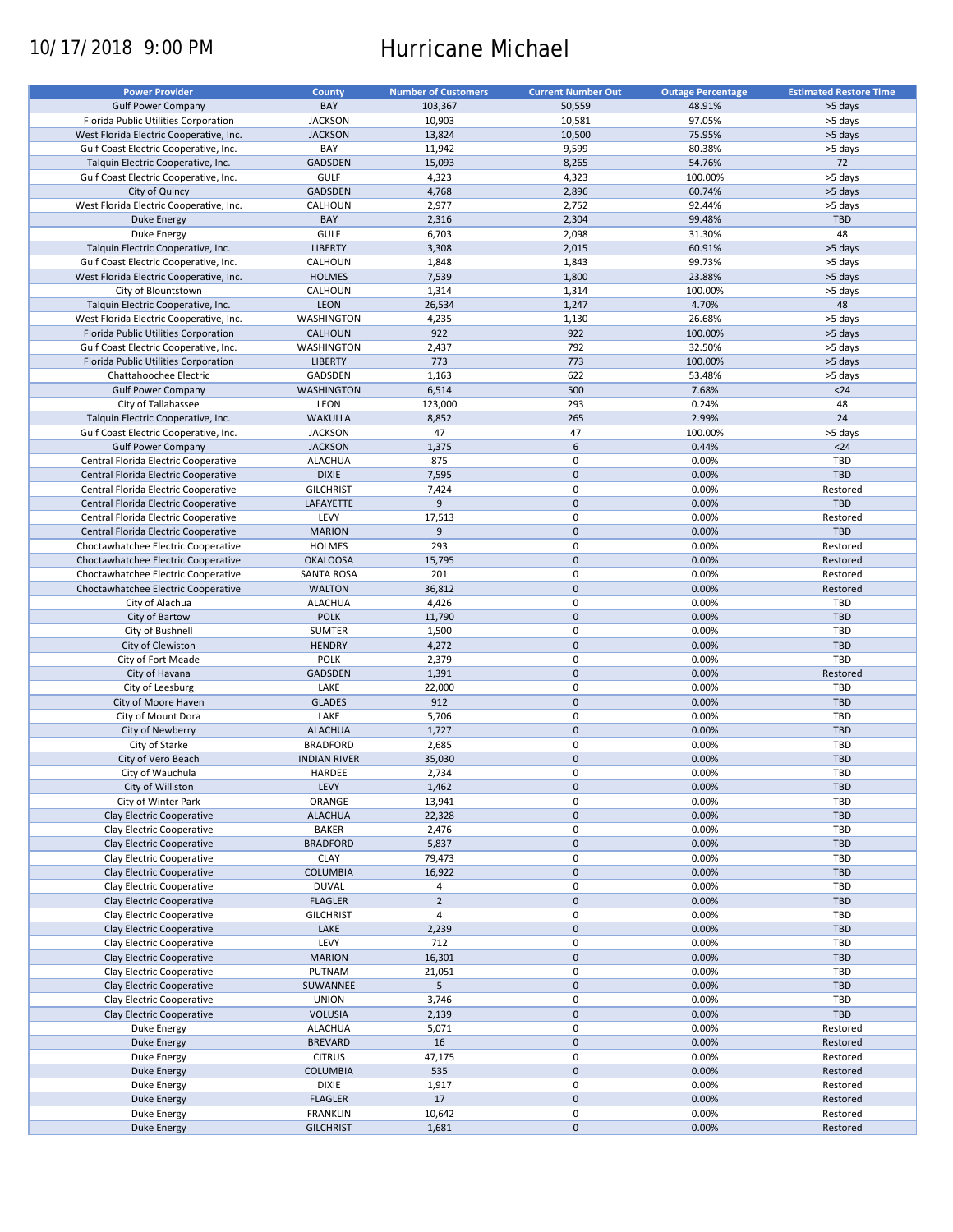## 10/17/2018 9:00 PM Hurricane Michael

| Duke Energy                                        | <b>HAMILTON</b>     | 3,021          | 0           | 0.00% | Restored   |
|----------------------------------------------------|---------------------|----------------|-------------|-------|------------|
| <b>Duke Energy</b>                                 | HARDEE              | 2,746          | $\pmb{0}$   | 0.00% | Restored   |
| Duke Energy                                        |                     |                | 0           |       |            |
|                                                    | <b>HERNANDO</b>     | 11,823         |             | 0.00% | Restored   |
| <b>Duke Energy</b>                                 | <b>HIGHLANDS</b>    | 54,128         | $\mathbf 0$ | 0.00% | Restored   |
| Duke Energy                                        | HILLSBOROUGH        | 24             | 0           | 0.00% | Restored   |
|                                                    |                     |                |             |       |            |
| <b>Duke Energy</b>                                 | <b>JEFFERSON</b>    | 4,829          | $\mathbf 0$ | 0.00% | Restored   |
| Duke Energy                                        | LAFAYETTE           | 880            | 0           | 0.00% | Restored   |
| <b>Duke Energy</b>                                 | LAKE                | 85,247         | $\mathbf 0$ | 0.00% | Restored   |
|                                                    |                     |                |             |       |            |
| Duke Energy                                        | LEON                | 66             | 0           | 0.00% | Restored   |
| <b>Duke Energy</b>                                 | LEVY                | 3,840          | $\mathbf 0$ | 0.00% | Restored   |
|                                                    |                     |                |             |       |            |
| Duke Energy                                        | <b>MADISON</b>      | 4,037          | 0           | 0.00% | Restored   |
| <b>Duke Energy</b>                                 | <b>MARION</b>       | 66,784         | $\pmb{0}$   | 0.00% | Restored   |
|                                                    | ORANGE              |                | $\mathbf 0$ | 0.00% | Restored   |
| Duke Energy                                        |                     | 370,927        |             |       |            |
| <b>Duke Energy</b>                                 | <b>OSCEOLA</b>      | 48,545         | $\mathbf 0$ | 0.00% | Restored   |
| Duke Energy                                        | PASCO               | 140,774        | $\pmb{0}$   | 0.00% | Restored   |
|                                                    |                     |                |             |       |            |
| <b>Duke Energy</b>                                 | <b>PINELLAS</b>     | 526,150        | $\pmb{0}$   | 0.00% | Restored   |
| Duke Energy                                        | <b>POLK</b>         | 103,167        | 0           | 0.00% | Restored   |
|                                                    |                     |                |             |       |            |
| <b>Duke Energy</b>                                 | SEMINOLE            | 154,215        | $\mathbf 0$ | 0.00% | Restored   |
| Duke Energy                                        | <b>SUMTER</b>       | 10,453         | 0           | 0.00% | Restored   |
|                                                    |                     |                |             |       |            |
| <b>Duke Energy</b>                                 | SUWANNEE            | 833            | $\mathbf 0$ | 0.00% | Restored   |
| Duke Energy                                        | <b>TAYLOR</b>       | 6,261          | 0           | 0.00% | Restored   |
|                                                    |                     |                |             |       |            |
| <b>Duke Energy</b>                                 | <b>VOLUSIA</b>      | 81,049         | $\pmb{0}$   | 0.00% | Restored   |
| Duke Energy                                        | WAKULLA             | 7,063          | 0           | 0.00% | Restored   |
|                                                    | <b>ESCAMBIA</b>     |                | $\pmb{0}$   |       |            |
| Escambia River Electric Cooperative, Inc.          |                     | 3,452          |             | 0.00% | <b>TBD</b> |
| Escambia River Electric Cooperative, Inc.          | SANTA ROSA          | 7,544          | 0           | 0.00% | TBD        |
| Florida Keys Electric Cooperative                  | <b>MONROE</b>       | 31,941         | $\pmb{0}$   | 0.00% | <b>TBD</b> |
|                                                    |                     |                |             |       |            |
| Florida Power and Light Company                    | <b>ALACHUA</b>      | 1,245          | 0           | 0.00% | TBD        |
| Florida Power and Light Company                    | <b>BAKER</b>        | 5,516          | $\pmb{0}$   | 0.00% | <b>TBD</b> |
|                                                    |                     |                |             |       |            |
| Florida Power and Light Company                    | <b>BRADFORD</b>     | 4,070          | $\mathbf 0$ | 0.00% | <b>TBD</b> |
| Florida Power and Light Company                    | <b>BREVARD</b>      | 312,828        | $\mathbf 0$ | 0.00% | <b>TBD</b> |
|                                                    |                     |                |             |       |            |
| Florida Power and Light Company                    | <b>BROWARD</b>      | 939,530        | 0           | 0.00% | TBD        |
| Florida Power and Light Company                    | <b>CHARLOTTE</b>    | 116,579        | 0           | 0.00% | <b>TBD</b> |
|                                                    |                     |                |             |       |            |
| Florida Power and Light Company                    | <b>CLAY</b>         | 910            | 0           | 0.00% | TBD        |
| Florida Power and Light Company                    | <b>COLLIER</b>      | 215,499        | $\pmb{0}$   | 0.00% | <b>TBD</b> |
|                                                    | COLUMBIA            |                | 0           | 0.00% | TBD        |
| Florida Power and Light Company                    |                     | 14,144         |             |       |            |
| Florida Power and Light Company                    | <b>DESOTO</b>       | 16,855         | $\pmb{0}$   | 0.00% | <b>TBD</b> |
| Florida Power and Light Company                    | <b>DUVAL</b>        | 9              | 0           | 0.00% | TBD        |
|                                                    |                     |                |             |       |            |
| Florida Power and Light Company                    | <b>FLAGLER</b>      | 59,608         | $\pmb{0}$   | 0.00% | <b>TBD</b> |
| Florida Power and Light Company                    | <b>GLADES</b>       | 3,508          | $\pmb{0}$   | 0.00% | TBD        |
|                                                    |                     |                |             |       |            |
| Florida Power and Light Company                    | HARDEE              | 33             | $\pmb{0}$   | 0.00% | <b>TBD</b> |
| Florida Power and Light Company                    | <b>HENDRY</b>       | 9,892          | 0           | 0.00% | TBD        |
|                                                    |                     |                |             |       |            |
| Florida Power and Light Company                    | <b>HIGHLANDS</b>    | 519            | $\pmb{0}$   | 0.00% | <b>TBD</b> |
| Florida Power and Light Company                    | <b>INDIAN RIVER</b> | 57,796         | 0           | 0.00% | <b>TBD</b> |
|                                                    |                     |                | $\pmb{0}$   |       |            |
| Florida Power and Light Company                    | LEE                 | 266,497        |             | 0.00% | <b>TBD</b> |
| Florida Power and Light Company                    | MANATEE             | 188,203        | 0           | 0.00% | <b>TBD</b> |
| Florida Power and Light Company                    |                     |                | $\pmb{0}$   |       | <b>TBD</b> |
|                                                    | <b>MARTIN</b>       | 94,739         |             | 0.00% |            |
| Florida Power and Light Company                    | MIAMI-DADE          | 1,138,406      | 0           | 0.00% | <b>TBD</b> |
| Florida Power and Light Company                    | <b>MONROE</b>       | 94             | $\pmb{0}$   | 0.00% | <b>TBD</b> |
|                                                    |                     |                |             |       |            |
| Florida Power and Light Company                    | NASSAU              | 22,701         | $\mathbf 0$ | 0.00% | TBD        |
| Florida Power and Light Company                    | OKEECHOBEE          | 20,142         | $\pmb{0}$   | 0.00% | <b>TBD</b> |
|                                                    |                     |                |             |       |            |
| Florida Power and Light Company                    | ORANGE              | 3              | 0           | 0.00% | TBD        |
| Florida Power and Light Company                    | <b>OSCEOLA</b>      | $\overline{3}$ | $\mathbf 0$ | 0.00% | <b>TBD</b> |
|                                                    |                     |                |             |       |            |
| Florida Power and Light Company                    | PALM BEACH          | 750,041        | 0           | 0.00% | TBD        |
| Florida Power and Light Company                    | PUTNAM              | 20,144         | $\mathbf 0$ | 0.00% | <b>TBD</b> |
| Florida Power and Light Company                    | SARASOTA            | 270,158        | 0           | 0.00% | TBD        |
|                                                    |                     |                |             |       |            |
| Florida Power and Light Company                    | SEMINOLE            | 55,586         | $\pmb{0}$   | 0.00% | <b>TBD</b> |
| Florida Power and Light Company                    | ST. JOHNS           | 91,015         | 0           | 0.00% | TBD        |
|                                                    |                     |                |             |       |            |
| Florida Power and Light Company                    | ST. LUCIE           | 129,369        | $\pmb{0}$   | 0.00% | <b>TBD</b> |
| Florida Power and Light Company                    | SUWANNEE            | 5,025          | 0           | 0.00% | TBD        |
|                                                    |                     |                |             |       |            |
| Florida Power and Light Company                    | <b>UNION</b>        | 1,637          | $\pmb{0}$   | 0.00% | TBD        |
| Florida Power and Light Company                    | VOLUSIA             | 179,598        | 0           | 0.00% | TBD        |
|                                                    |                     |                |             |       |            |
| Florida Public Utilities Corporation               | NASSAU              | 15,989         | $\pmb{0}$   | 0.00% | Restored   |
| Fort Pierce Utilities Authority                    | ST. LUCIE           | 27,630         | $\pmb{0}$   | 0.00% | TBD        |
|                                                    |                     |                | $\pmb{0}$   | 0.00% | <b>TBD</b> |
| Gainesville (Gainesville Regional Utilities - GRU) | <b>ALACHUA</b>      | 94,473         |             |       |            |
| Glades Electric Cooperative, Inc.                  | <b>GLADES</b>       | 3,015          | $\mathbf 0$ | 0.00% | TBD        |
| Glades Electric Cooperative, Inc.                  | HARDEE              | $\mathbf 0$    | $\pmb{0}$   |       | <b>TBD</b> |
|                                                    |                     |                |             |       |            |
| Glades Electric Cooperative, Inc.                  | <b>HENDRY</b>       | 3,530          | 0           | 0.00% | TBD        |
| Glades Electric Cooperative, Inc.                  | <b>HIGHLANDS</b>    | 7,321          | $\pmb{0}$   | 0.00% | TBD        |
|                                                    |                     |                |             |       |            |
| Glades Electric Cooperative, Inc.                  | OKEECHOBEE          | 2,278          | 0           | 0.00% | TBD        |
| Green Cove Springs Electric                        | <b>CLAY</b>         | 3,889          | $\pmb{0}$   | 0.00% | <b>TBD</b> |
|                                                    |                     |                |             |       |            |
| Gulf Coast Electric Cooperative, Inc.              | <b>WALTON</b>       | 100            | 0           | 0.00% | TBD        |
| <b>Gulf Power Company</b>                          | <b>ESCAMBIA</b>     | 152,984        | $\pmb{0}$   | 0.00% | Restored   |
|                                                    |                     |                |             |       |            |
| <b>Gulf Power Company</b>                          | <b>HOLMES</b>       | 2,572          | 0           | 0.00% | Restored   |
| <b>Gulf Power Company</b>                          | <b>OKALOOSA</b>     | 94,172         | $\pmb{0}$   | 0.00% | Restored   |
|                                                    |                     |                |             |       |            |